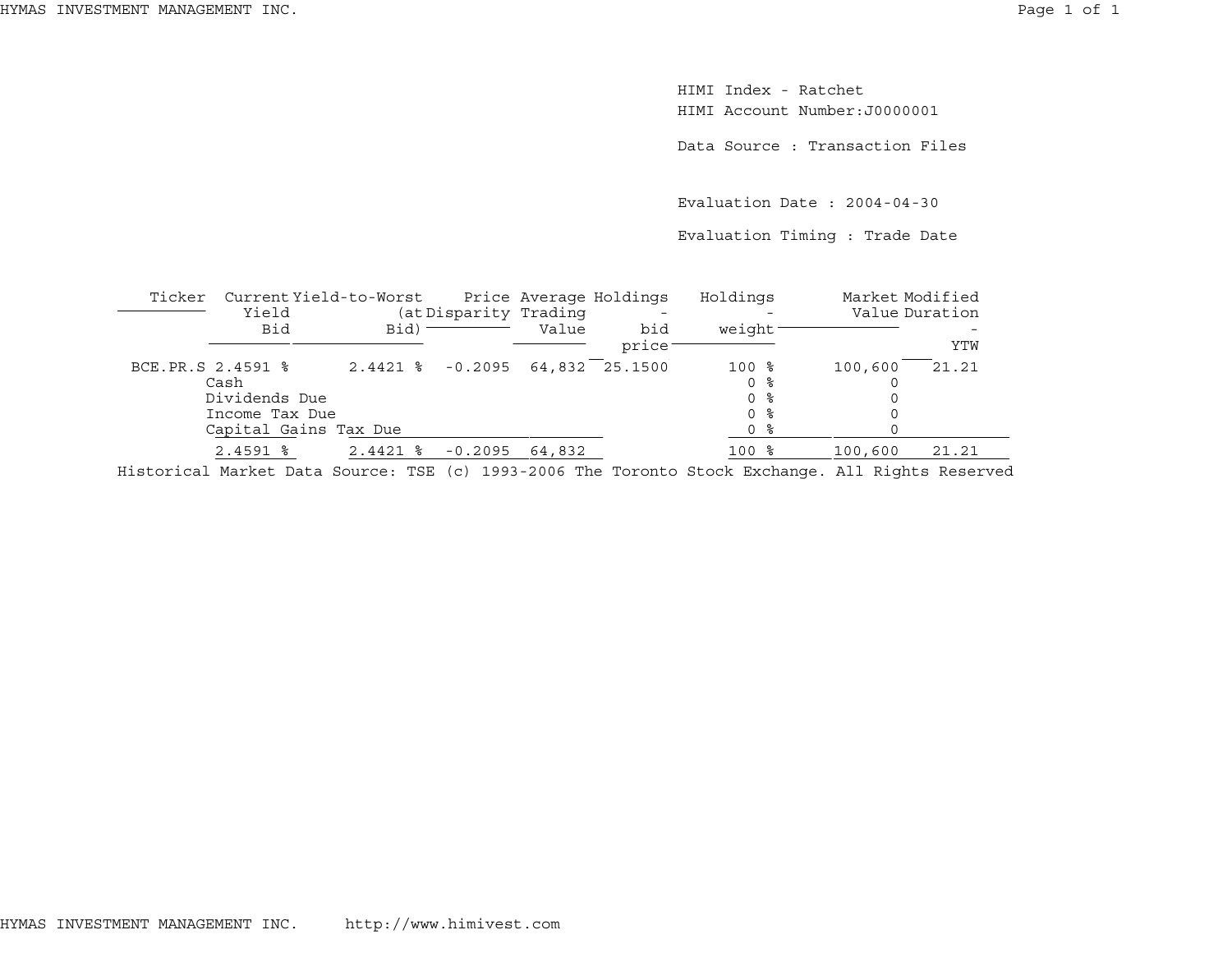HIMI Index - F/F HIMI Account Number:J0000002

Data Source : Transaction Files

Evaluation Date : 2004-04-30

Evaluation Timing : Trade Date

| Ticker            | Current Yield-to-Worst |                        |                        |                   |                          | Price Average Holdings Holdings Market Modified |           |                |
|-------------------|------------------------|------------------------|------------------------|-------------------|--------------------------|-------------------------------------------------|-----------|----------------|
|                   | Yield                  |                        | (at Disparity Trading) |                   | $\overline{\phantom{a}}$ |                                                 |           | Value Duration |
|                   | Bid                    | Bid)                   |                        | Value             | bid                      | weight <sup>-</sup>                             |           |                |
|                   |                        |                        |                        |                   | price                    |                                                 |           | YTW            |
| AIT.PR.A 5.3854 % |                        | $2.6617$ %             | $-0.0925$              | 54,376            | 25.3000                  | 12                                              | \$101,200 | 19.46          |
| BNN.PR.G 5.4660 % |                        | 2.5854<br>ႜ            | $-0.7332$              | 36,502            | 25.7500                  | 12                                              | \$103,000 | 19.49          |
|                   | BC.PR.B 5.0481 %       | $2.3997$ $%$           | $-0.7219$              | 77,410            | 26,0000                  | $12 \overline{ }$                               | \$104,000 | 20.18          |
|                   | BC.PR.C 5.2358 %       | $2.3768$ $\frac{6}{5}$ | $-1.1734$              | 50,580            | 26.5000                  | 13                                              | \$106,000 | 20.00          |
| BCE.PR.C 5.2264 % |                        | $2.3369$ $8$           | $-1.7771$              | 238,329           | 26.5000                  | 13                                              | \$106,000 | 19.52          |
| BCE.PR.R 5.8245 % |                        | $2.1555$ $\frac{6}{5}$ | $-2.0537$              | 33,421            | 26.5000                  | 13                                              | \$106,000 | 2.43           |
| BCE.PR.Z 5.0181 % |                        | $2.3193$ $\frac{6}{5}$ | $-1.8905$              | 84,503            | 26.5000                  | 13                                              | \$106,000 | 19.74          |
| BCE.PR.A 5.1126 % |                        | $2.3359$ $%$           | $-1.9095$              | 281,311           | 26.6500                  | ႜ<br>13                                         | 106,600   | 19.73          |
|                   | Cash                   |                        |                        |                   |                          | ႜ<br>$\Omega$                                   | 0         |                |
|                   | Dividends Due          |                        |                        |                   |                          | $\approx$<br>$\Omega$                           |           |                |
|                   | Income Tax Due         |                        |                        |                   |                          | န္<br>0                                         | 0         |                |
|                   | Capital Gains Tax Due  |                        |                        |                   |                          | နွ<br>0                                         | 0         |                |
|                   | $5.2889$ $\frac{6}{5}$ | $2.3942$ $\frac{8}{5}$ |                        | $-1.3047$ 107,803 |                          | 100                                             | 8838,800  | 17.55          |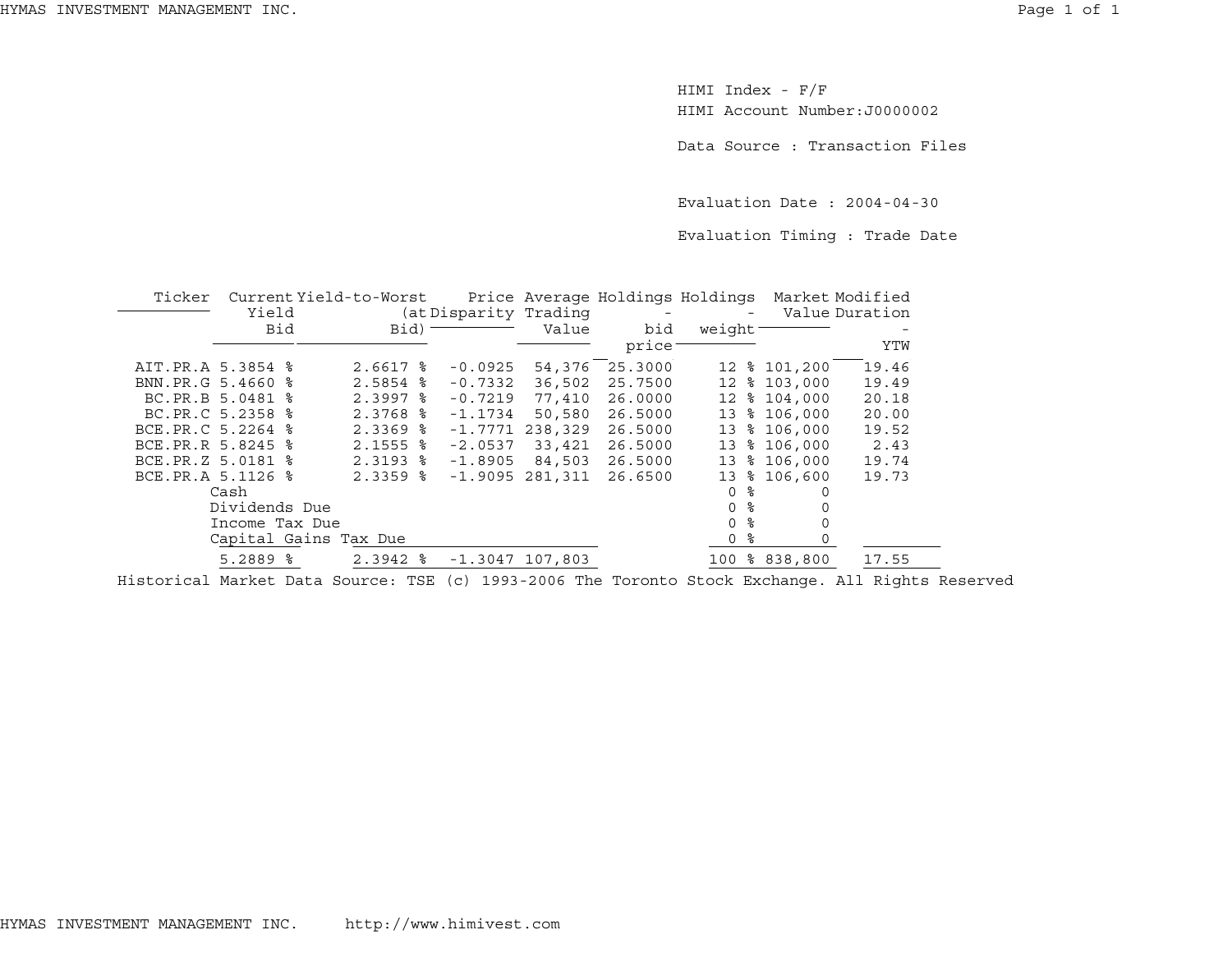HIMI Index - Perpetual (Premium) HIMI Account Number:J0000007

Data Source : Transaction Files

Evaluation Date : 2004-04-30

Evaluation Timing : Trade Date

| Ticker            |                  | Current Yield-to-Worst | Price         |                                   |                |                          | DBRS Average Holdings Holdings |               | Market Modified |
|-------------------|------------------|------------------------|---------------|-----------------------------------|----------------|--------------------------|--------------------------------|---------------|-----------------|
|                   | Yield            |                        | (at Disparity |                                   | Rating Trading | $\overline{\phantom{a}}$ |                                |               | Value Duration  |
|                   | <b>Bid</b>       | Bid)                   |               |                                   | Value          | bid                      | weight                         |               |                 |
|                   |                  |                        |               |                                   |                | price                    |                                |               | YTW             |
| TCA.PR.Y 5.6000 % |                  | $5.5379$ $8$           | $-0.1154$     | Pfd-2(low) 194,588                |                | 50.0000                  |                                | 4 % 100,000   | 14.38           |
| BNS.PR.J 5.2500 % |                  | $5.1779$ %             |               | $-0.6266$ Pfd $-1$ (low)n 247,367 |                | 25.0000                  | $\overline{4}$                 | \$100,000     | 14.94           |
| ENB.PR.A 5.4759 % |                  | $5.5608$ %             | $-0.5474$     | $Pfd-2(low)$                      | 44,384         | 25.1100                  | 4                              | \$100,440     | 14.48           |
|                   | CM.PR.E 5.5666 % | $5.5542$ $8$           |               | 0.3031 Pfd-1(low)n 414,034        |                | 25.1500                  | 4                              | \$100,600     | 6.78            |
| POW.PR.C 5.7654 % |                  | $5.7834$ %             | 0.7818        |                                   | Pfd-2n 166,084 | 25.1500                  | 4                              | \$100,600     | 6.15            |
|                   | CM.PR.P 5.4672 % | 5.3962 %               |               | 0.0000 Pfd-1(low)n 177,213        |                | 25.1500                  | $\overline{4}$                 | \$100,600     | 14.57           |
|                   | CM.PR.D 5.6953 % | $5.6461$ %             | 0.7827        | Pfd-1(low) 274,539                |                | 25.2400                  | $\overline{4}$                 | \$100,960     | 6.44            |
|                   | RY.PR.O 5.4434 % | $5.1736$ %             |               | $-0.2679$ Pfd $-1$ (low)n 116,202 |                | 25.2600                  | ႜၟ<br>4                        | 101,040       | 3.90            |
| PWF.PR.H 5.6751 % |                  | $5.5733$ $%$           |               | 0.5557 Pfd-2 (high) n 100,105     |                | 25.3300                  | 4                              | \$101,320     | 6.20            |
|                   | CU.PR.A 5.7087 % | 5.7377 %               | 0.6047        |                                   | Pfd-2 107,466  | 25.4000                  | 4                              | \$101,600     | 6.26            |
|                   | NA.PR.K 5.7353 % | 5.5439 %               | 0.3240        |                                   | Pfd-2 168,475  | 25.5000                  | 4                              | \$102,000     | 6.47            |
| BMO.PR.H 5.1859 % |                  | $5.1522$ %             |               | $-0.9623$ Pfd $-1$ (low)n 173,880 |                | 25.5500                  | 4                              | \$102,200     | 14.82           |
|                   | WN.PR.A 5.6619 % | 5.5294 %               | $-0.1278$     | Pfd-2(low) 138,599                |                | 25.6100                  | 4                              | \$102,440     | 5.50            |
| PWF.PR.I 5.8207 % |                  | 5.5611 %               |               | 0.9250 Pfd-2 (high) n 291,965     |                | 25.7700                  | 4                              | \$103,080     | 6.40            |
|                   | CM.PR.C 5.8140 % | $5.5126$ %             |               | 0.9582 Pfd-1(low)n 436,870        |                | 25.8000                  | 4                              | \$103,200     | 5.93            |
| PWF.PR.G 5.7171 % |                  | $5.4008$ %             |               | 0.4623 Pfd-2 (high) n 173,688     |                | 25.8000                  | 4                              | \$103,200     | 5.93            |
|                   | CU.PR.B 5.7870 % | $5.6241$ %             | 0.4915        |                                   | Pfd-2 111,924  | 25.9200                  | ႜၟ<br>4                        | 103,680       | 6.39            |
|                   | CM.PR.B 5.7648 % | $5.3250$ %             | 0.6672        | Pfd-1(low) 290,651                |                | 26.0200                  | ႜ<br>4                         | 104,080       | 5.61            |
|                   | CL.PR.B 6.0050 % | $5.6521$ %             |               | $1.4332$ Pfd-1(low)n              | 82,590         | 26.0200                  | 4                              | \$104,080     | 5.48            |
| GWO.PR.F 5.6622 % |                  | 5.3885 %               |               | 0.4383 Pfd-2 (high) n 179, 119    |                | 26.0500                  | $\overline{4}$                 | \$104,200     | 6.66            |
| MMF.PR.C 5.8362 % |                  | 5.4992 %               |               | $0.8567$ Pfd-1(low)n              | 73,127         | 26.1300                  | $\overline{4}$                 | \$104,520     | 6.15            |
|                   | NA.PR.J 6.0377 % | 1.7330 %               | $-0.0894$     |                                   | Pfd-2n 107,249 | 26.5000                  | 4                              | \$106,000     | 1.33            |
| SLA.PR.E 6.0976 % |                  | 1.5461 %               | 0.0665        | Pfd-1                             | 45,281         | 26.6500                  | 4                              | \$106,600     | 1.20            |
| HSB.PR.A 5.8411 % |                  | 1.8191 %               |               | $-0.3256$ Pfd $-2$ (high)         | 41,306         | 26.7500                  | 4                              | \$107,000     | 1.43            |
|                   | RY.PR.S 5.5943 % | $3.5953$ $8$           |               | $-0.9903$ Pfd-1(low)n 241,624     |                | 27.2600                  | 4                              | \$109,040     | 2.25            |
|                   | Cash             |                        |               |                                   |                |                          | ್ಠಿ<br>$\Omega$                | $\Omega$      |                 |
|                   | Dividends Due    |                        |               |                                   |                |                          | နွ<br>0                        | 0             |                 |
|                   | Income Tax Due   |                        |               |                                   |                |                          | နွ<br>0                        | $\mathbf 0$   |                 |
|                   |                  | Capital Gains Tax Due  |               |                                   |                |                          | ್ಠಿ<br>0                       | $\Omega$      |                 |
|                   | $5.6910$ %       | 4.9404 %               | 0.2227        |                                   | 175,449        |                          |                                | 100 2,572,480 | 6.96            |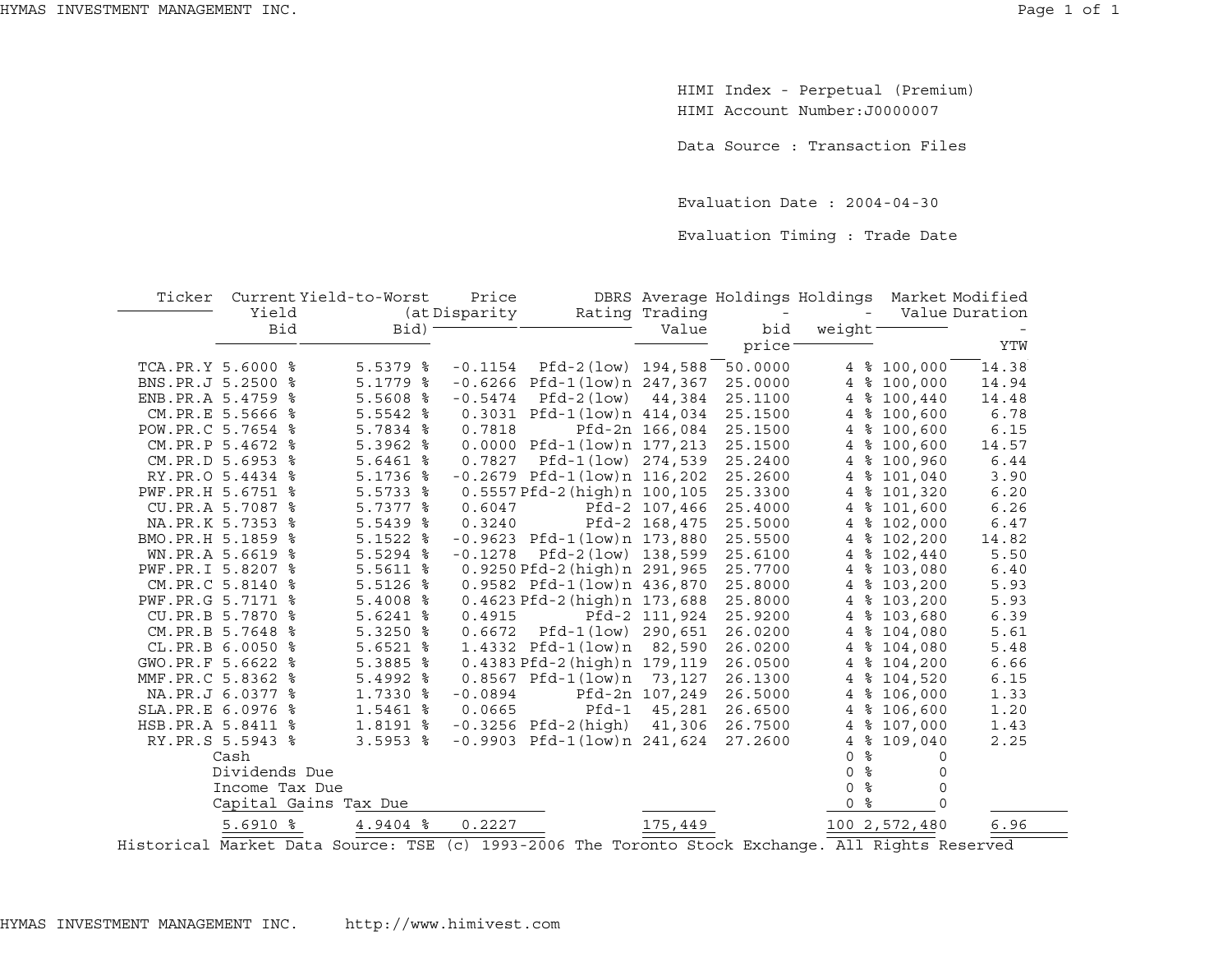HIMI Index - Interest Bearing HIMI Account Number:J0000006

Data Source : Transaction Files

Evaluation Date : 2004-04-30

Evaluation Timing : Trade Date

| Ticker |                        | Current Yield-to-Worst                                                                           | Price                    | <b>DBRS</b> |                 | Average Holdings Holdings |                          | Market Modified |                |
|--------|------------------------|--------------------------------------------------------------------------------------------------|--------------------------|-------------|-----------------|---------------------------|--------------------------|-----------------|----------------|
|        | Yield                  |                                                                                                  | (at Disparity)           | Rating      | Trading         |                           | $\overline{\phantom{a}}$ |                 | Value Duration |
|        | Bid                    | Bid)                                                                                             |                          |             | Value           | bid                       | weight                   |                 |                |
|        |                        |                                                                                                  |                          |             |                 | price                     |                          |                 | YTW            |
|        | ENB.PR.B 7.6152 %      | $7.7338$ $\frac{6}{5}$                                                                           | 0.2104                   | Pfd-2       | 130,161         | 24.9500                   |                          | 10 % 99,800     | 11.63          |
|        | STW.PR.A 5.9583 %      | $5.9487$ $\frac{6}{5}$                                                                           | $-0.5904$ Pfd $-2$ (low) |             | 769,352         | 10.0700                   |                          | 10 % 100,700    | 4.77           |
|        | FCN.PR.A 6.1698 %      | $5.4941$ %                                                                                       | $-0.8252$                |             | Pfd-2 2,635,233 | 10.1300                   |                          | 10 % 101,300    | 0.96           |
|        | MG.PR.A 8.5359 %       | $7.2985$ $\frac{6}{5}$                                                                           | 2.1926                   | Pfd-2       | 146,921         | 25.3400                   |                          | 10 % 101,360    | 0.46           |
|        | FCF.PR.A 5.9055 %      | $2.6817$ %                                                                                       | $-0.5462$                | Pfd-2       | 65,621          | 10.1600                   |                          | 10 % 101,600    | 0.33           |
|        | ENB.PR.C 7.8740 %      | $6.3042$ $%$                                                                                     | 0.9148                   | Pfd-2       | 134,643         | 25.4000                   |                          | 10 % 101,600    | 0.54           |
|        | ECA.PR.A 8.2524 %      | $2.0668$ %                                                                                       | 1.0506                   | Pfd-2       | 243,322         | 25.7500                   |                          | 10 % 103,000    | 0.35           |
|        | BNN.PR.S 7.9072 %      | $6.4428$ %                                                                                       | $0.0000Pfd-2(1ow)$       |             | 89,478          | 26.4000                   |                          | 10 % 105,600    | 2.44           |
|        | BNN.PR.T 7.8302 %      | $6.5300$ $\frac{6}{3}$                                                                           | $-0.0597$ Pfd $-2$ (low) |             | 125,071         | 26.5000                   |                          | 10 % 106,000    | 2.83           |
|        | ENB.PR.D 7.2169 %      | $5.0419$ %                                                                                       | $-2.0541$                | Pfd-2       | 161,027         | 27.0200                   | 11                       | \$108,080       | 2.57           |
|        | Cash                   |                                                                                                  |                          |             |                 |                           | 0<br>ႜ                   |                 |                |
|        | Dividends Due          |                                                                                                  |                          |             |                 |                           | ႜ<br>0                   |                 |                |
|        | Income Tax Due         |                                                                                                  |                          |             |                 |                           | ႜၟ<br>0                  |                 |                |
|        |                        | Capital Gains Tax Due                                                                            |                          |             |                 |                           | နွ<br>0                  |                 |                |
|        | $7.3323$ $\frac{6}{5}$ | $5.5494$ $\frac{8}{5}$                                                                           | 0.0170                   |             | 444,904         |                           |                          | 100 1,029,040   | 2.67           |
|        |                        | Historical Market Data Source: TSE (c) 1993-2006 The Toronto Stock Exchange. All Rights Reserved |                          |             |                 |                           |                          |                 |                |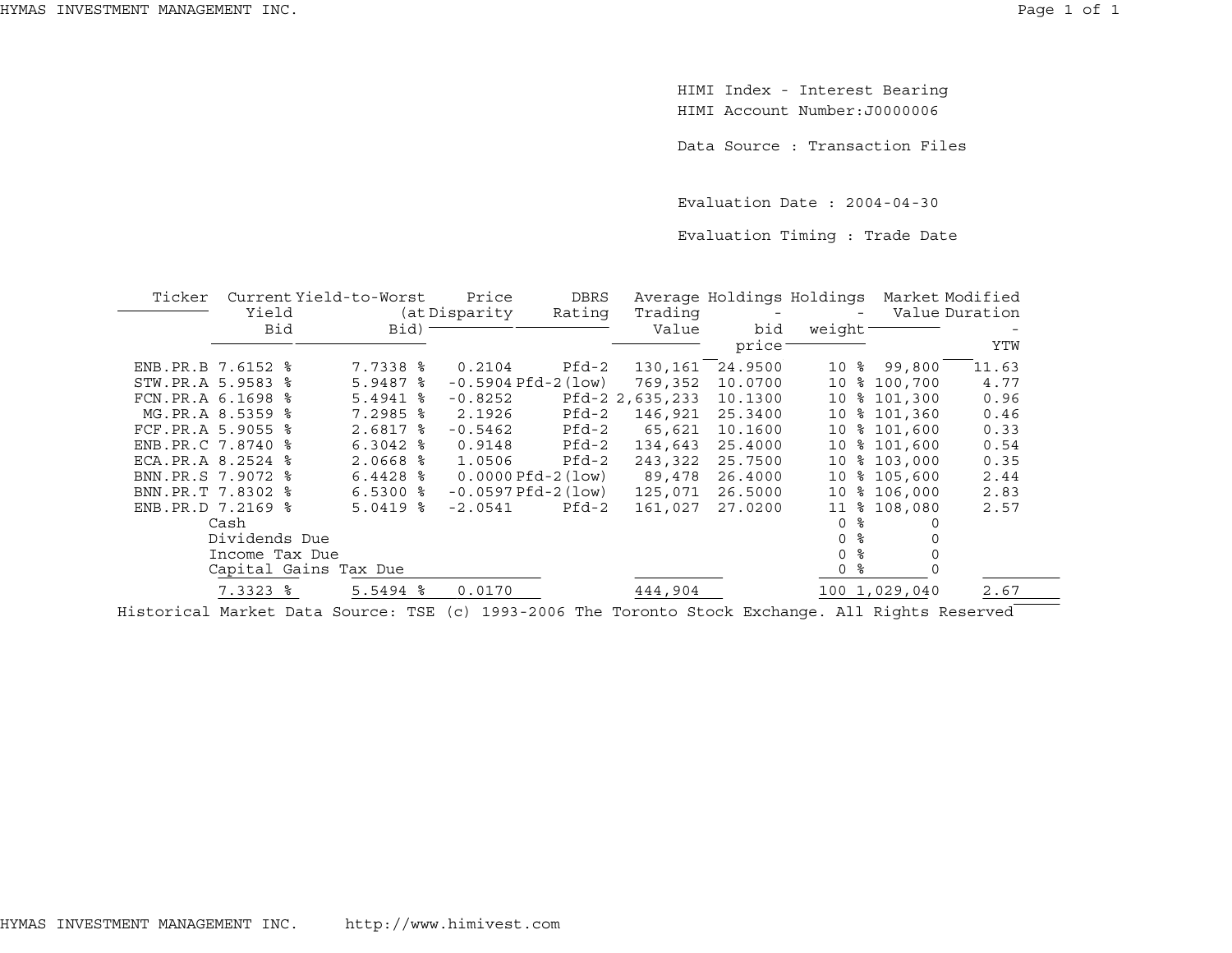$\overline{\phantom{a}}$ 

HIMI Index - Split Share HIMI Account Number:J0000005

Data Source : Transaction Files

Evaluation Date : 2004-04-30

Evaluation Timing : Trade Date

| Ticker            |                |     | Current Yield-to-Worst | Price         |                     |                          | Average Holdings Holdings Market Modified |               |                |
|-------------------|----------------|-----|------------------------|---------------|---------------------|--------------------------|-------------------------------------------|---------------|----------------|
|                   | Yield          |     |                        | (at Disparity | Trading             | $\overline{\phantom{a}}$ |                                           |               | Value Duration |
|                   |                | Bid | Bid)                   |               | Value               | bid                      | weight-                                   |               |                |
|                   |                |     |                        |               |                     | price <sup>-</sup>       |                                           |               | YTW            |
| BNA.PR.B 4.9405 % |                |     | $5.0033$ $\frac{6}{5}$ |               | $-0.3053$ 8,680,398 | 25.0500                  |                                           | 7 % 100,200   | 8.91           |
| CGI.PR.B 4.5553 % |                |     | 4.4854 %               | $-0.6057$     | 108,491             | 25.5200                  |                                           | 7 % 102,080   | 7.85           |
| FBS.PR.A 5.3585 % |                |     | $2.7046$ %             | 0.0000        | 31,213              | 25.6600                  | 7                                         | \$102,640     | 0.69           |
| ABK.PR.C 4.8477 % |                |     | $2.3793$ $8$           | $-0.9218$     | 60,973              | 62.7100                  |                                           | 7 % 103,158   | 0.91           |
| CVF.PR.A 5.8140 % |                |     | $5.2381$ $\frac{8}{5}$ | 0.2635        | 31,845              | 25.8000                  | 7                                         | \$103,200     | 3.33           |
| FTN.PR.A 5.0725 % |                |     | $4.4080$ %             | 0.1482        | 306,497             | 10.3500                  |                                           | 7 % 103,500   | 4.09           |
| DFN.PR.A 5.0627 % |                |     | $4.5104$ %             |               | 0.02623,190,333     | 10.3700                  | 7                                         | \$103,700     | 4.86           |
| WFS.PR.A 5.0481 % |                |     | $4.7920$ $\frac{6}{5}$ |               | 0.09982,901,855     | 10.4000                  | 7                                         | \$104,000     | 5.91           |
| DIV.PR.A 5.5748 % |                |     | $1.5099$ $\frac{6}{5}$ | 0.0000        | 54,107              | 26.0100                  | 7                                         | \$104,040     | 0.08           |
| PAY.PR.A 5.2682 % |                |     | $4.4002$ %             | 0.4072        | 26,570              | 26.1000                  | 7                                         | \$104,400     | 3.80           |
| CAC.PR.A 5.1704 % |                |     | 4.0752 %               | 0.5076        | 30,478              | 26.1100                  | 7                                         | \$104,440     | 2.90           |
| PIC.PR.A 5.4936 % |                |     | $4.9382$ $%$           | 0.0486        | 172,108             | 15.7000                  |                                           | 7 % 104,672   | 5.43           |
| BNA.PR.A 5.9182 % |                |     | $5.3981$ %             | 0.5265        | 61,067              | 26.4000                  | 7                                         | \$105,600     | 2.29           |
| DCF.PR.A 6.5789 % |                |     | $-13.6779$ %           | 0.0000        | 29,700              | 26.6000                  | 7<br>ႜ                                    | 106,400       | 0.09           |
|                   | Cash           |     |                        |               |                     |                          | နွ<br>$\Omega$                            |               |                |
|                   | Dividends Due  |     |                        |               |                     |                          | ⊱<br>0                                    |               |                |
|                   | Income Tax Due |     |                        |               |                     |                          | ⊱<br>0                                    | 0             |                |
|                   |                |     | Capital Gains Tax Due  |               |                     |                          | ႜ<br>0                                    |               |                |
|                   | $5.3409$ $8$   |     | 2.8366 %               |               | $0.0168$ 1,099,973  |                          |                                           | 100 1,452,030 | 3.63           |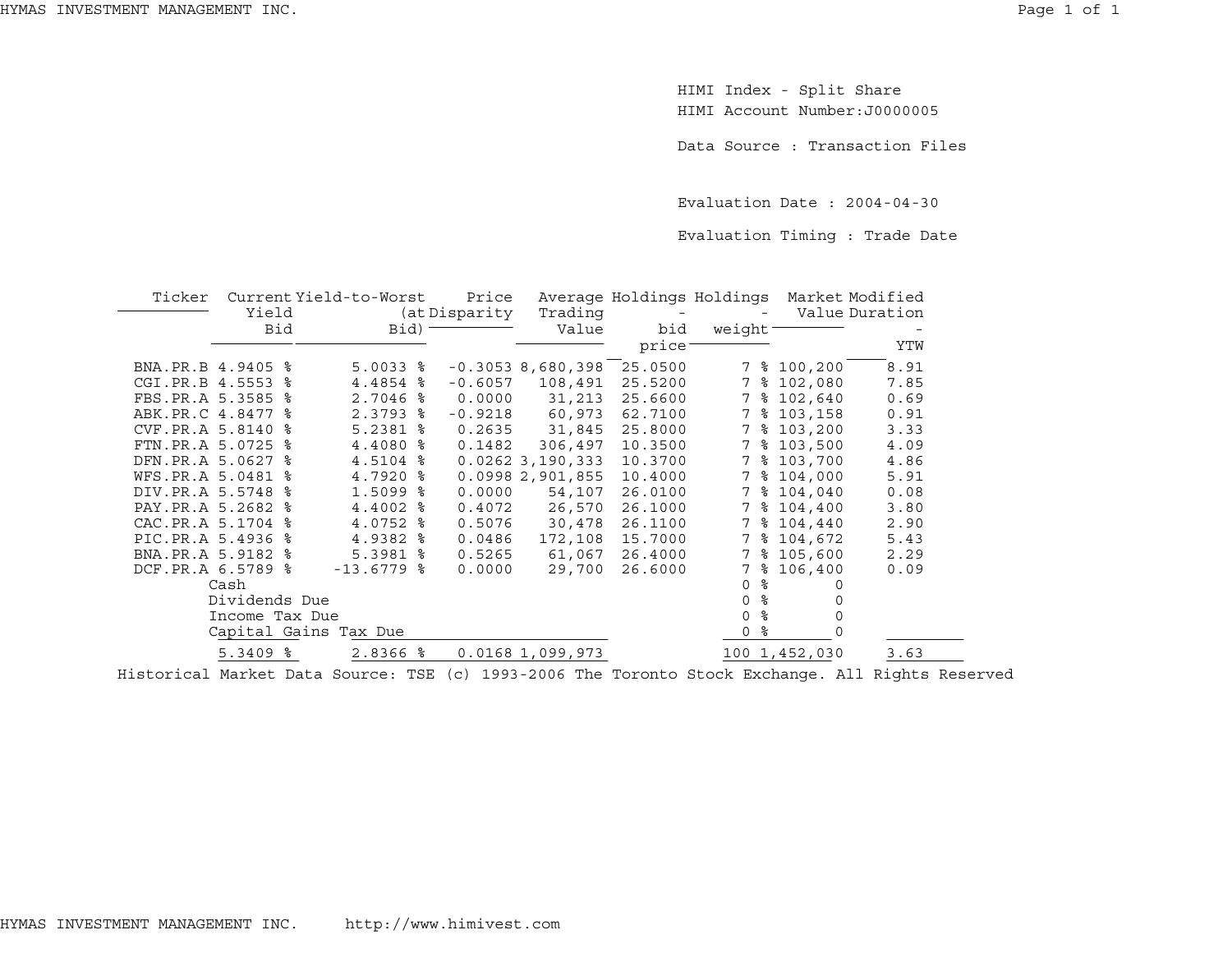HIMI Index - Op Ret HIMI Account Number:J0000004

Data Source : Transaction Files

Evaluation Date : 2004-04-30

Evaluation Timing : Trade Date

| Ticker          |                     | Current Yield-to-Worst |                       |                    | Price Average Holdings Holdings |                     | Market Modified |                |
|-----------------|---------------------|------------------------|-----------------------|--------------------|---------------------------------|---------------------|-----------------|----------------|
|                 | Yield               |                        | (at Disparity Trading |                    |                                 |                     |                 | Value Duration |
|                 | <b>Bid</b>          | Bid)                   |                       | Value              | bid                             | weight              |                 |                |
|                 |                     |                        |                       |                    | price                           |                     |                 | YTW            |
|                 | MFC.PR.A 4.1331 %   | 4.2580 %               |                       | $-0.8029$ 984,757  | 24.8000                         | $4\degree$          | 99,200          | 9.15           |
|                 | BNN.PR.J 5.4282 %   | $5.5375$ $\frac{6}{5}$ |                       | 1.6831 245,822     | 24.8700                         | ႜ<br>$\overline{4}$ | 99,480          | 9.67           |
|                 | TD.PR.H 7.0972<br>ႜ | $6.7179$ $%$           | 0.7578                | 97,110             | 25.0100                         | $\overline{4}$      | \$100,040       | 0.08           |
| GWO.PR.E 4.5988 | ႜ                   | $4.4245$ $\frac{8}{3}$ |                       | $-0.3830$ 119,023  | 25.5500                         | 4%                  | 102,200         | 5.93           |
|                 | RY.PR.K 4.5791<br>ႜ | $3.9386$ $8$           |                       | $-0.1291$ 147,579  | 25.6600                         | $\overline{4}$      | \$102,640       | 1.35           |
|                 | TD.PR.N 4.4730 %    | $4.2628$ $\frac{8}{3}$ |                       | $-0.6212$ 206,330  | 25.7100                         | ႜ<br>$\overline{4}$ | 102,840         | 7.86           |
| PWF.PR.J 4.5507 | ႜ                   | 4.2904 %               |                       | $-0.5724$ 115,960  | 25.8200                         | $\overline{4}$      | \$103,280       | 7.51           |
|                 | TD.PR.M 4.5367<br>ႜ | $4.2582$ $%$           |                       | $-0.5886$ 203,994  | 25.9000                         |                     | 4 % 103,600     | 7.67           |
|                 | CM.PR.M 5.4034<br>ႜ | $3.5440$ %             | 0.1021                | 60,540             | 26.1500                         | $4\overline{ }$     | \$104,600       | 0.33           |
| BMO.PR.F 5.3078 | ႜ                   | 1.5234 %               | 0.0937                | 64,738             | 26.1500                         | $4\overline{ }$     | \$104,600       | 0.40           |
|                 | BMO.PR.I 4.5049 %   | 3.0870 %               |                       | $-0.6427$ 188,057  | 26.3600                         |                     | 4 % 105,440     | 1.58           |
|                 | TD.PR.J 4.8314<br>ႜ | $3.4485$ %             |                       | $-0.5668$ 199,893  | 26.3900                         |                     | 4 % 105,560     | 1.52           |
| BMO.PR.G 4.5437 | ႜ                   | $2.7312$ $\frac{8}{5}$ | $-0.6458$             | 144,828            | 26.4100                         |                     | 4 % 105,640     | 1.35           |
| BNN.PR.I 5.1402 | ႜ                   | $4.6252$ $8$           | $-0.3788$             | 120,527            | 26.7500                         | $\overline{4}$      | \$107,000       | 4.55           |
|                 | PWF.PR.D 4.8507 %   | 4.0879 %               | $-0.8037$             | 38,446             | 26.8000                         | $\overline{4}$      | \$107,200       | 3.28           |
| GWO.PR.X 4.4610 | ిక                  | $3.9021$ %             |                       | $-1.3509$ 959, 119 | 26.9000                         | $\overline{4}$      | \$107,600       | 7.60           |
| BNN.PR.H 5.3439 | ႜ                   | 4.6172 %               |                       | $-0.0297$ 219,954  | 26.9000                         |                     | 4 % 107,600     | 3.96           |
|                 | WN.PR.B 4.7685<br>ႜ | $3.5520$ %             | $-0.4998$             | 113,423            | 27.0000                         | $4\overline{ }$     | \$108,000       | 4.54           |
|                 | CM.PR.R 4.5767<br>ႜ | 3.4981 %               | $-1.5951$             | 94,491             | 27.0500                         |                     | 4 % 108,200     | 3.71           |
|                 | CM.PR.A 4.8965 %    | $3.6520$ %             |                       | $-0.8693$ 101,603  | 27.0600                         | $4\overline{ }$     | \$108,240       | 3.27           |
|                 | CM.PR.T 5.5351<br>ႜ | $2.5713$ $8$           | $-0.2699$             | 98,938             | 27.1000                         | $4\overline{ }$     | \$108,400       | 1.28           |
| IGI.PR.A 5.2083 | ႜ                   | 4.3344 %               | $-0.4868$             | 306,627            | 27.6000                         | 5                   | \$110,400       | 4.54           |
|                 | ACO.PR.A 5.1523 %   | $4.0358$ %             | $-0.8887$             | 60,748             | 27.9000                         | 5                   | \$111,600       | 4.09           |
|                 | Cash                |                        |                       |                    |                                 | ್ಯ<br>$\Omega$      | 0               |                |
|                 | Dividends Due       |                        |                       |                    |                                 | ್ಯ<br>0             | 0               |                |
|                 | Income Tax Due      |                        |                       |                    |                                 | န္<br>0             | $\Omega$        |                |
|                 |                     | Capital Gains Tax Due  |                       |                    |                                 | ႜ<br>0              | 0               |                |
|                 | 4.9521 %            | $3.9397$ $%$           |                       | $-0.4235$ 211,089  |                                 |                     | 100 2,423,360   | 4.11           |
|                 |                     |                        |                       |                    |                                 |                     |                 |                |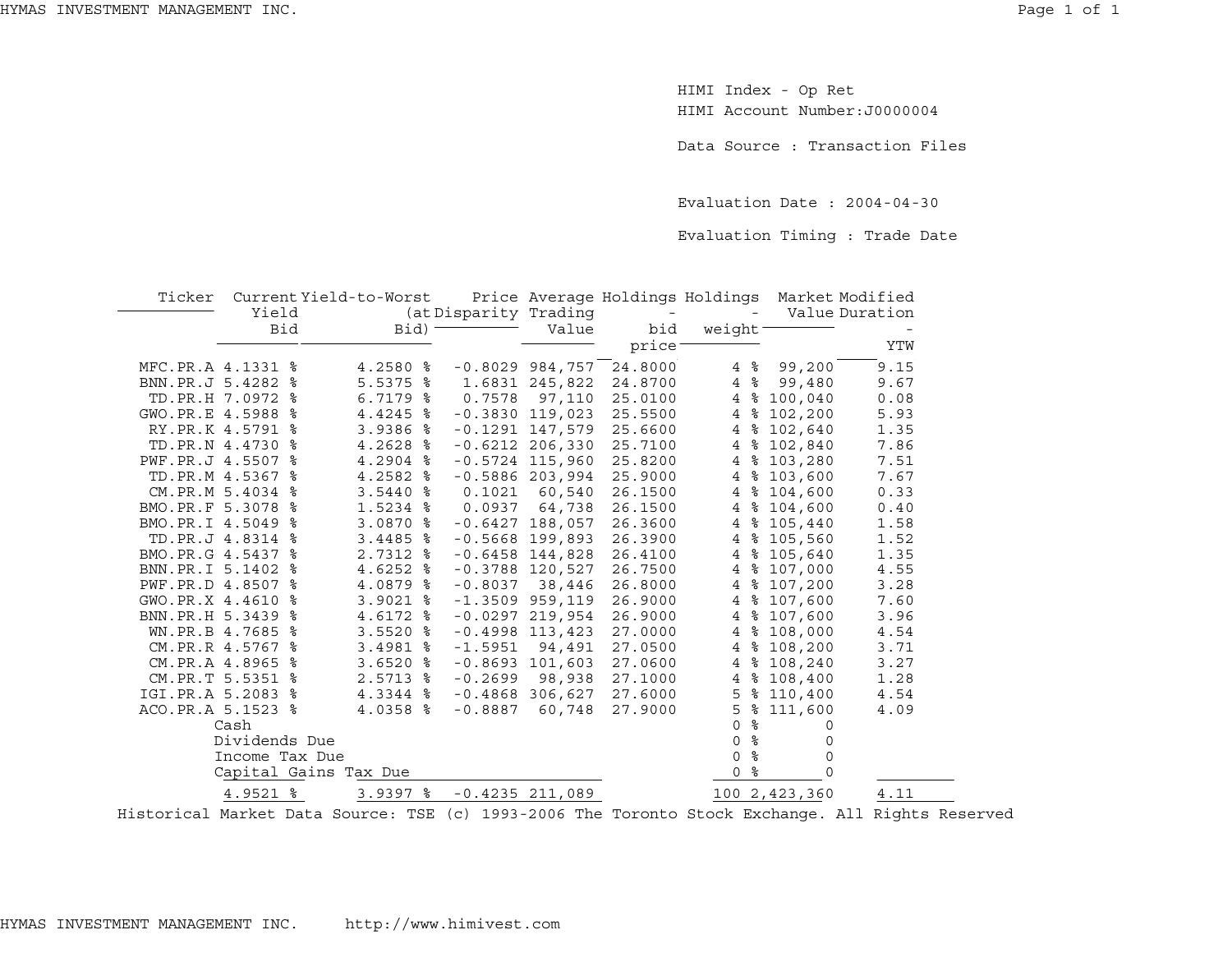HIMI Index - FloaterHIMI Account Number:J0000003

Data Source : Transaction Files

Evaluation Date : 2004-04-30

Evaluation Timing : Trade Date

| Ticker            | Current Yield-to-Worst |  |                       |  | Price Average Holdings Holdings Market Modified |         |                                |               |                          |                |
|-------------------|------------------------|--|-----------------------|--|-------------------------------------------------|---------|--------------------------------|---------------|--------------------------|----------------|
|                   | Yield                  |  |                       |  | (at Disparity Trading)                          |         | and the company of the company |               | $\overline{\phantom{0}}$ | Value Duration |
|                   | <b>Bid</b>             |  | Bid)                  |  |                                                 | Value   | bid                            | weight        |                          |                |
|                   |                        |  |                       |  |                                                 |         | price                          |               |                          | YTW            |
| BNF.PR.A 2.8165 % |                        |  | $2.8082$ %            |  | 0.8516                                          | 87,055  | 23.3000                        | ႜ<br>13       | 93,200                   | 20.12          |
| BNN.PR.B 2.8045 % |                        |  | $2.7972$ %            |  | 1.1688                                          | 343,185 | 23,4000                        |               | 13 % 93,600              | 20.16          |
| PWF.PR.A 2.6250 % |                        |  | $0.0000$ %            |  | 0.6002                                          | 61,338  | 25,0000                        | 14            | \$100.000                | 0.08           |
| TOC.PR.B 2.6250 % |                        |  | $0.0000$ %            |  | $-0.2650$                                       | 52,941  | 25,0000                        | 14            | \$100,000                | 0.08           |
| AL.PR.F 2.8125 %  |                        |  | $0.0000$ %            |  | 0.3628                                          | 33,913  | 25,0000                        | 14            | \$100,000                | 0.08           |
| CM.PR.N 5.2809 %  |                        |  | $3.2794$ $\approx$    |  | 0.1656                                          | 26,310  | 25.8100                        | 15            | \$103,240                | 0.57           |
| AL. PR.E 3.5619 % |                        |  | $-45.3605$ %          |  | 0.3065                                          | 74,865  | 26.3200                        |               | 15 % 105,280             | 0.09           |
|                   | Cash                   |  |                       |  |                                                 |         |                                | ႜ<br>0        | 0                        |                |
|                   | Dividends Due          |  |                       |  |                                                 |         |                                | ႜ<br>$\Omega$ | 0                        |                |
|                   | Income Tax Due         |  |                       |  |                                                 |         |                                | ႜ<br>$\Omega$ | $\Omega$                 |                |
|                   |                        |  | Capital Gains Tax Due |  |                                                 |         |                                | ႜ<br>0        | $\Omega$                 |                |
|                   | $3.2380$ $%$           |  | $-5.6283$ $%$         |  | 0.4429                                          | 94,421  |                                |               | 100 % 695,320            | 5.54           |